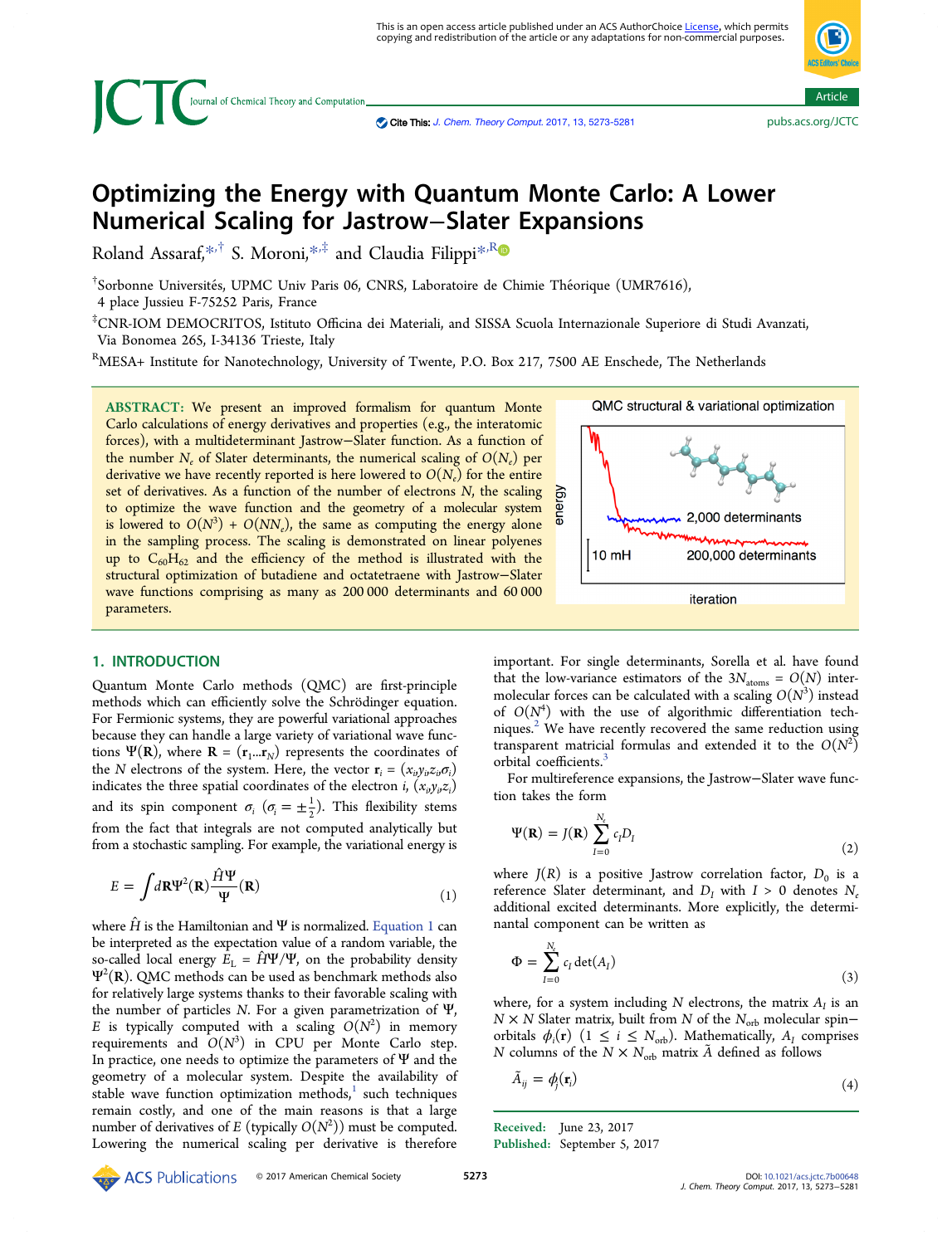<span id="page-1-0"></span>For this type of wave functions, Clark et al.<sup>[4](#page-7-0)</sup> have proposed a method to compute Ψ with a scaling  $O(N_e)$  and  $E_L$  with a scaling  $O(NN_e)$ . We have further reduced this scaling to  $O(N_e)$ and extended it to any derivative of  $E_{\rm L}$ .<sup>[3](#page-7-0)</sup> The derivatives of  $E_{\rm L}$ are useful because they are involved in low-variance estimators for forces and observables.<sup>[5](#page-7-0)−</sup>

At the origin of this reduction is the observation<sup>[3](#page-7-0)</sup> that for any one-body operator  $\hat{O}$ , such as the Laplacian or the nonlocal pseudopotential contributions to  $E_{\rm L}$ , the expression  $(\hat{O}D_{\rm I})/D_{\rm I}$ is a first-order derivative with respect to a suitable parameter  $\lambda$ . For instance, while being a sum of second-order derivatives with respect to the electron coordinates, the Laplacian acting on any determinant  $A_I$  of the expansion can be recast in the form

$$
\frac{\nabla^2 D_I}{D_I} = \frac{\nabla^2 \det A_I}{\det A_I} = \text{tr}(A_I^{-1} B_I) = \frac{\mathrm{d}}{\mathrm{d}\lambda} \ln \det(A_I + \lambda B_I)|_{\lambda=0}
$$
\n(5)

where we have introduced an operator-specific matrix which, for the current example of the Laplacian, is the  $N \times N$  matrix  $(B_I)_{ik} = \nabla^2 \phi_k(\mathbf{r}_i)$  constructed from the orbitals occupied in  $A_I$ .

In this paper, we show that the scaling  $O(N_e)$  per derivative can be further improved to  $O(N_e)$  for any set of derivatives of Ψ and  $E_L$ . The core observation is that the determinantal part  $\Phi$  is a function of the matrix elements  $\tilde{A}_{ij}$ , and that any derivative of Φ can be computed using a simple trace formula involving the matrix  $\Gamma$  defined as the logarithmic gradient of Φ with respect to Ã. The first derivatives of the local energy  $\partial_{\mu}E_{\text{L}}$  can then be expressed as traces involving  $\Gamma$  and one of its derivative  $\partial_{\lambda}\Gamma$ : many derivatives of Ψ and  $E_{\text{L}}$  are obtained efficiently because the matrices  $\Gamma$  and  $\partial_{\lambda}\Gamma$  are computed only once for the whole set of parameters  $\{\mu\}$ . Consequently, the calculation of all derivatives of E with respect to all parameters of the wave function (Jastrow parameters, orbital coefficients, the coefficients of the expansion  $\{c_l\}$ , and all nuclear positions) has now the same scaling as the calculation of E alone, opening the path to full optimization of large multideterminant expansions.

In the next section, we outline the main idea and introduce the matrix Γ. In section 3, we present a formula to compute  $Γ$ at a cost  $O(N^3) + O(N_e)$  and, in [section 4,](#page-2-0) discuss the formulas for the second derivatives of  $\Phi$  and, specifically, the first derivatives of  $E_L$ . In [section 5,](#page-3-0) we demonstrate the scaling of the computation of interatomic forces with multideterminant wave functions on polyenes up to  $C_{60}H_{62}$  and, in the last section, apply the scheme to the optimization of multideterminant wave functions and geometries of butadiene and octatetraene.

## 2. DERIVATIVES OF THE DETERMINANTAL EXPANSION

In general, one needs to compute many derivatives of Φ with respect to different parameters of Ã. These parameters can be the electron coordinates, nuclei coordinates, orbital coefficients, basis-function parameters, and so on. The derivative of Φ with respect to a given parameter  $\mu$  in  $\tilde{A}$  is obtained from the chain rule

$$
\partial_{\mu} \ln(\Phi) = \frac{\partial \ln(\Phi)}{\partial \tilde{A}_{ij}} \partial_{\mu} \tilde{A}_{ij} = \text{tr}(\Gamma \partial_{\mu} \tilde{A})
$$
\n(6)

where a summation on repeated indices is implied and we have introduced  $\Gamma$ , that is, the gradient of  $\ln(\Phi)$  with respect to the matrix elements of  $\tilde{A}$ 

$$
\Gamma_{ji} = \frac{\partial \ln \Phi}{\partial \tilde{A}_{ij}} \tag{7}
$$

The trace formula 6 is at the core of greater efficiency in computing many derivatives of Φ because the  $N \times N_{\text{orb}}$  matrix  $\Gamma$  depends only on  $\tilde{A}$  and not on  $\partial_{\mu}A$ . For a given configuration **R** in the Monte Carlo sample,  $\Gamma$  is computed only once for the entire set of derivatives. In addition,  $\Gamma$  can be evaluated efficiently, at a cost  $O(N^3) + O(N_e)$  as we will see in the next section. Once  $\Gamma$  is computed and stored, any new derivative  $\partial_{\mu}$  ln( $\Phi$ ) requires calculating besides  $\partial_{\mu} \tilde{A}$  the trace (6) at a cost  $O(N_{\rm orb} \times N)$ . What is important here is that this scaling is independent of  $N_e$  and leads to vast improvements over previous methods<sup>[3,4](#page-7-0)</sup> when  $N_e$  and the number of derivatives are large.

Finally, also quantities such as the local energy or the value of the wave function after one electron move, can be computed using this trace formula 6. This is because one-body operators can be also expressed as first-order derivatives of ln Φ when applied to a Jastrow-Slater expansion.<sup>[3](#page-7-0)</sup>

## 3. EFFICIENT EVALUATION OF THE MATRIX Γ

3.1. Convenient Expression for  $\Phi$ . The determinants of the Slater matrices  $A_I$  can be computed efficiently because  $A_I$ usually differs by a few columns from the reference Slater matrix  $A_0$ . For example, let  $A_0$  be the 4  $\times$  4 Slater matrix built with the orbitals  $\phi_1$ ,  $\phi_2$ ,  $\phi_3$ ,  $\phi_4$ :

$$
A_0 = \begin{pmatrix} \tilde{A}_1 & \tilde{A}_2 & \tilde{A}_3 & \tilde{A}_4 \end{pmatrix} \tag{8}
$$

where the notation  $\tilde{A}_i$  stands for the *i*th column of  $\tilde{A}$ . The Slater matrix of a double excitation  $(3, 4) \rightarrow (5, 7)$  is

$$
A_{I} = (\tilde{A}_{1} \quad \tilde{A}_{2} \quad \tilde{A}_{5} \quad \tilde{A}_{7}) \tag{9}
$$

which differs from  $A_0$  only in the 2 last columns. Hereafter we will drop the subscript "0" of the reference Slater matrix to simplify the notation. The determinant of  $A_I$  is

$$
\det(A_I) = \det(A) \det(A^{-1}A_I)
$$

and

$$
A^{-1}A_{I} = (A^{-1}\tilde{A}_{1} A^{-1}\tilde{A}_{2} A^{-1}\tilde{A}_{5} \tilde{A}^{-1}\tilde{A}_{7})
$$
  
= 
$$
\begin{pmatrix} 1 & 0 & (A^{-1}\tilde{A})_{15} & (A^{-1}\tilde{A})_{17} \\ 0 & 1 & (A^{-1}\tilde{A})_{25} & (A^{-1}\tilde{A})_{27} \\ 0 & 0 & (A^{-1}\tilde{A})_{35} & (A^{-1}\tilde{A})_{37} \\ 0 & 0 & (A^{-1}\tilde{A})_{45} & (A^{-1}\tilde{A})_{47} \end{pmatrix}
$$
(10)

where a column of the identity matrix arises whenever  $A_I$  and  $A$ share the same column. The determinant of  $A^{-1}$   $A_I$  is readily evaluated:

$$
\det(A^{-1}A_I) = \det \begin{pmatrix} (A^{-1}\tilde{A})_{35} & (A^{-1}\tilde{A})_{37} \\ (A^{-1}\tilde{A})_{45} & (A^{-1}\tilde{A})_{47} \end{pmatrix}
$$
(11)

More generally, the determinant of  $A^{-1}A_I$  for a  $k_I^{\text{th}}$ -order excitation is the determinant of a  $k_I \times k_I$  submatrix. Such a submatrix can always be written as follows

$$
\alpha_{I} = P_{I}^{T} A^{-1} \tilde{A} Q_{I} \tag{12}
$$

where, in our example,

$$
P_I = \begin{pmatrix} 0 & 0 \\ 0 & 0 \\ 1 & 0 \\ 0 & 1 \end{pmatrix}
$$
 (13)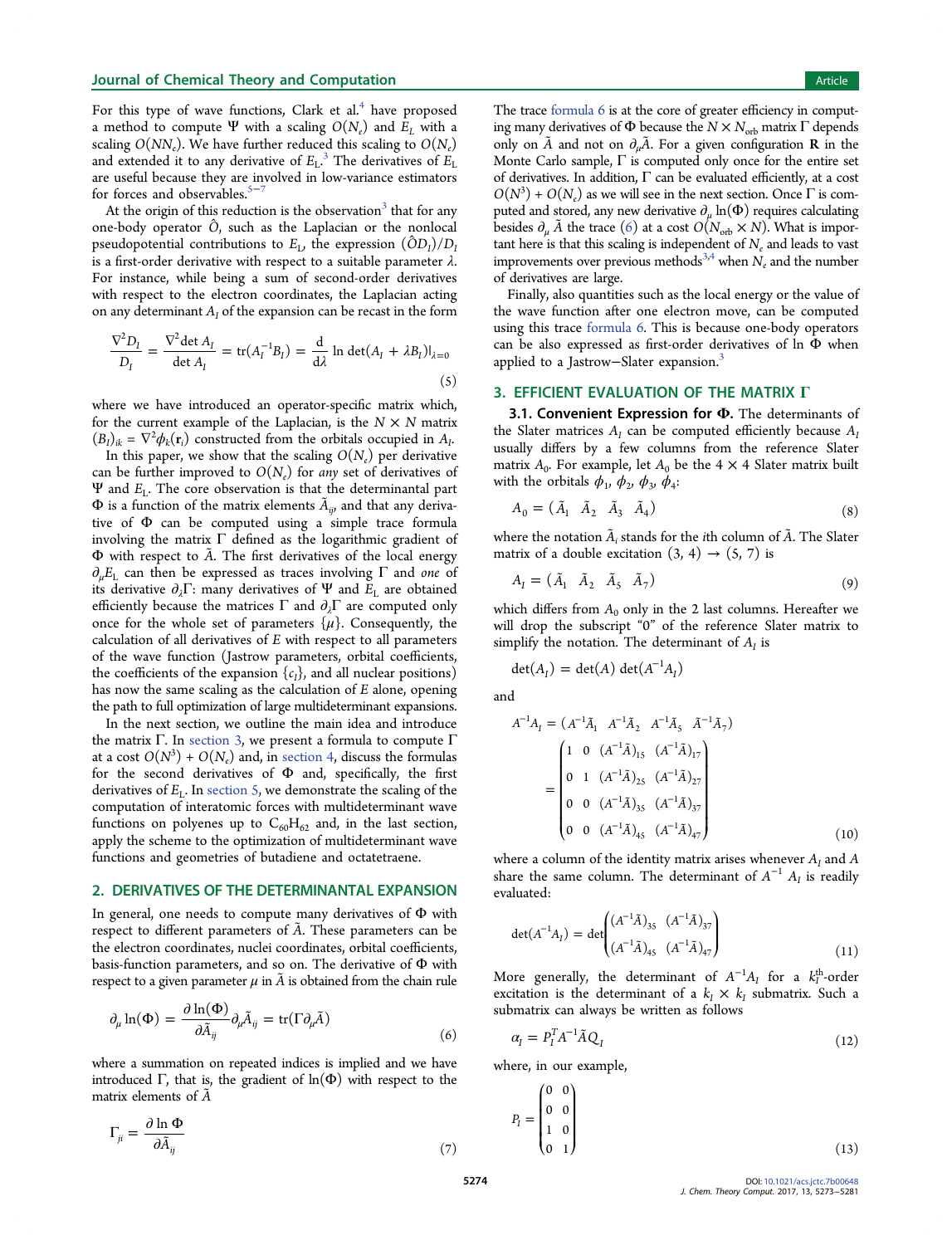<span id="page-2-0"></span>and

$$
Q_{I} = \begin{pmatrix} 0 & 0 \\ 0 & 0 \\ 0 & 0 \\ 0 & 0 \\ 1 & 0 \\ 0 & 0 \\ 0 & 1 \\ 0 & 0 \\ \vdots & \vdots \end{pmatrix}
$$
 (14)

In general,  $P_i$  is such that A  $P_i$  are the columns of A which differ from those of  $A<sub>p</sub>$  and  $Q<sub>I</sub>$  is such that  $\tilde{A}Q<sub>I</sub> = A<sub>I</sub> P<sub>I</sub>$ . In other words  $P_I$  (applied on the right of A) selects the columns of A from which excitations are built, and  $Q_i$  (applied on the right of  $\tilde{A}$ ) selects the columns of  $\tilde{A}$  to which excitations are built. To summarize, the expression

$$
\det(A_I) = \det(A) \det(P_I^T A^{-1} \tilde{A} Q_I)
$$
\n(15)

enables us to compute the determinant of a large  $N \times N$  matrix as the determinant of a small  $k_I \times k_I$  submatrix of  $A^{-1}\tilde{A}$ . This expression can also be proven using the determinant lemma.<sup>[3](#page-7-0),[4](#page-7-0)</sup> Finally, the convenient expression for  $\Phi$  to efficiently compute Γ is

$$
\Phi = \det(A) \times \sum_{I} c_{I} \det(P_{I}^{T} A^{-1} \tilde{A} Q_{I})
$$
\n(16)

3.2. Convenient Expression for  $\Gamma$ . Introducing the matrix R such that  $A = \tilde{A}R$ , the expression for  $\Phi$  in eq 16 is explicitly a function of  $\tilde{A}$ . In particular, the summation on the right hand side of eq 16

$$
\chi \equiv \frac{\Phi}{\det(A)} = \sum_{I} c_{I} \det(P_{I}^{T} A^{-1} \tilde{A} Q_{I})
$$
\n(17)

is a polynomial function depending on the matrix elements of

$$
T \equiv A^{-1}\tilde{A} = (\tilde{A}R)^{-1}\tilde{A}
$$
\n(18)

The order of this polynomial is the order of the highest-order excitation. It is usually low (typically  $k_I < 4$ ). Applying the chain rule and using the convention of summation over repeated indices, we obtain

$$
\partial_{\mu} \ln(\Phi) = \partial_{\mu} \ln \det(A) + \partial_{\mu} \ln \chi
$$
  
= tr(A<sup>-1</sup> \partial\_{\mu} A) +  $\frac{\partial \ln \chi}{\partial T_{ij}} \partial_{\mu} T_{ij}$   
= tr(A<sup>-1</sup> \partial\_{\mu} A) + tr(Y \partial\_{\mu} T) (19)

where

$$
Y_{ji} \equiv \frac{\partial \ln \chi}{\partial T_{ij}} = \frac{1}{\chi} \frac{\partial \chi}{\partial T_{ij}} \tag{20}
$$

It is simple to show that

$$
\frac{\partial \chi}{\partial T_{ij}} = \sum_{I>0}^{N_c} c_I \det(\alpha_I) (Q_I \alpha_I^{-1} P_I^T)_{ji}
$$
\n(21)

The derivative of  $T$  is given by

$$
\partial_{\mu}T = -A^{-1}\partial_{\mu}AA^{-1}\tilde{A} + A^{-1}\partial_{\mu}\tilde{A}
$$
\n(22)

Finally, writing  $A = \tilde{A} R$  and using the cyclic property of the trace, we obtain

$$
\partial_{\mu} \ln(\Phi) = \text{tr}(\Gamma \partial_{\mu} \tilde{A}) \tag{23}
$$

where

$$
\Gamma = RA^{-1} + (1 - RA^{-1}\bar{A})YA^{-1} = [R(1 - A^{-1}\bar{A}Y) + Y]A^{-1}
$$
\n(24)

For example, if the occupied orbitals are the N first ones, the matrix Γ is

$$
\Gamma = \begin{pmatrix} A^{-1} - A^{-1} \tilde{A} Y A^{-1} \\ Y_{\text{virt}} A^{-1} \end{pmatrix} \tag{25}
$$

where the first line is a  $N \times N$  matrix. The second line is a  $(N_{\text{orb}} - N) \times N$  matrix where  $Y_{\text{virt}}$  represents the nonzero lines of Y, that is, the last  $N_{\text{virt}} \equiv N_{\text{orb}} - N$  lines.

3.3. One-Body Operators and First-Order Derivatives of  $\Phi$ . First-order derivatives of  $\Phi$  can be computed with the trace [formula 6](#page-1-0) which involves the  $\Gamma$  matrix. One-body operators acting on the wave function can be also expressed as firstorder derivatives of ln Φ when applied to a Jastrow−Slater expansion as we have shown in ref [3](#page-7-0) and briefly recalled for the Laplacian in [eq 5](#page-1-0). The local energy can also be written as a firstorder logarithmic derivative of the determinantal part where  $\tilde{A}$ has been replaced by

$$
\tilde{A}_{\lambda} = \tilde{A} + \lambda \tilde{B} \tag{26}
$$

and  $\tilde{B}$  is an appropriate matrix depending on the orbitals, the Jastrow factor, and their derivatives. In particular, the reference Slater determinant A has been replaced by  $A_1 = A + \lambda B$ . The determinantal part of the wave function is now

$$
\Phi = \det(A_{\lambda}) \left[ \sum_{I} c_{I} \det(P_{I}^{T} A_{\lambda}^{-1} \tilde{A}_{\lambda} Q_{I}) \right]
$$
\n(27)

From this expression, one can compute the local energy

$$
E_L = \partial_{\lambda} (\ln \Phi) = \text{tr}(\Gamma \tilde{B}) \tag{28}
$$

In the presence of the Jastrow factor, one recovers the same trace expression for the local energy of  $\Psi$  but with a matrix  $\tilde{B}$ also depending on  $J(R)$  and its derivatives.<sup>[3](#page-7-0)</sup>

## 4. SECOND-ORDER DERIVATIVES

The second derivative of  $\Phi$  can be written in terms of  $\Gamma$  and its derivative as

$$
\partial_{\lambda}\partial_{\mu}\ln(\Phi) = \partial_{\lambda}\text{tr}(\Gamma \partial_{\mu}\tilde{A}) = \text{tr}(\Gamma \partial_{\lambda\mu}\tilde{A}) + \text{tr}(\partial_{\lambda}\Gamma \partial_{\mu}\tilde{A}) \qquad (29)
$$

Example of the Derivative of the Local Energy. When computing improved estimators of derivatives of the energy E, we need also the derivatives of the local energy  $E_L$ . It follows from eq 28 that the derivative of the local energy with respect to a given parameter  $\mu$  is

$$
\partial_{\mu} E_{\mathcal{L}} = \partial_{\lambda} \partial_{\mu} \ln(\Phi) = \text{tr}(\Gamma \partial_{\mu} \tilde{B}) + \text{tr}(\partial_{\lambda} \Gamma \partial_{\mu} \tilde{A})
$$
(30)

The order of the derivatives has been chosen so that  $\tilde{A}$  and not  $Γ$  is differentiated with respect to  $μ$ . Consequently, the matrix  $\partial_{\lambda} \Gamma$  does not depend on the parameter  $\mu$  and has to be computed only once, whatever the number of second derivatives we need. Once  $\partial_{\lambda} \Gamma$  has been computed, the calculation of  $\partial_{\mu} E_{\text{L}}$ involves (besides  $\partial_{\mu} \tilde{A}$  and  $\partial_{\mu} \tilde{B}$ ) two traces which can be computed at a cost  $O(NN_{\text{orb}})$ . Importantly, such a calculation does not depend on  $N_e$  in contrast to what was presented in ref [3.](#page-7-0)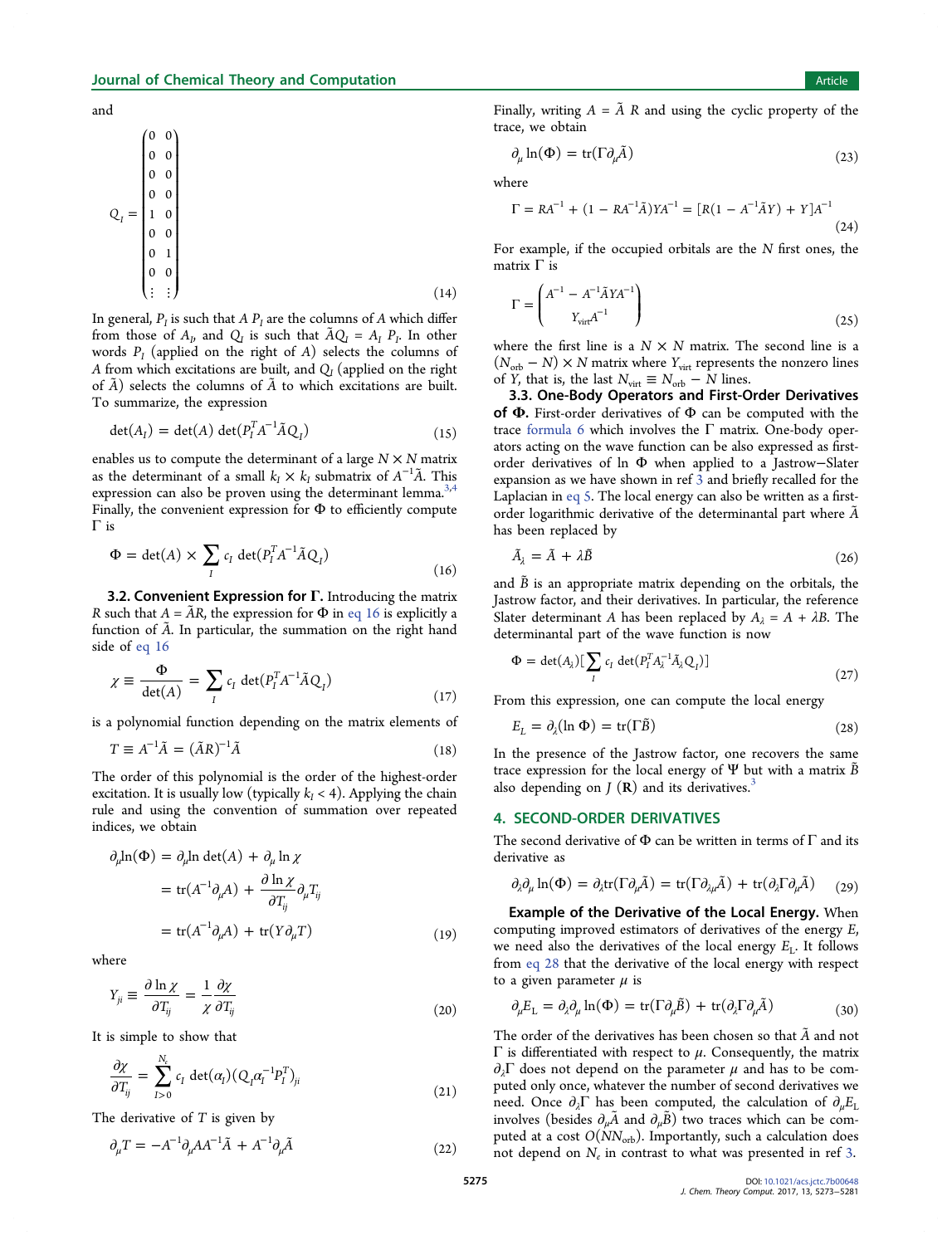<span id="page-3-0"></span>**Efficient Calculation of**  $\partial_{\lambda} \Gamma$ . The derivative of  $\Gamma$  is

$$
\partial_{\lambda} \Gamma = [-\Gamma B + \partial_{\lambda} Y + R(\partial_{\lambda} T Y + T \partial_{\lambda} Y)]A^{-1}
$$
(31)

where

$$
\partial_{\lambda} T = A^{-1} (\tilde{B} - BT) \equiv \tilde{M} \tag{32}
$$

Applying the chain rule, we obtain

$$
\partial_{\lambda} Y_{ji} = Z_{ijkl} \tilde{M}_{kl} \tag{33}
$$

where

$$
Z_{ijkl} \equiv \frac{\partial^2 \ln \chi}{\partial T_{ij} \partial T_{kl}} \tag{34}
$$

$$
=\frac{1}{\chi}\frac{\partial^2 \chi}{\partial T_{ij}\partial T_{kl}}-Y_{ji}Y_{lk}
$$
\n(35)

It follows from [eq 21](#page-2-0) that

$$
\frac{\partial^2 \chi}{\partial T_{ij} \partial T_{kl}} = \sum_{I>0}^{N_e} c_I \det(\alpha_I) [ (Q_I \alpha_I^{-1} P_I^T)_{ji} (Q_I \alpha_I^{-1} P_I^T)_{lk} - (Q_I \alpha_I^{-1} P_I^T)_{jk} (Q_I \alpha_I^{-1} P_I^T)_{li} ]
$$
(36)

We can compute the derivatives of  $\chi$  avoiding the evaluation of inverse matrices. That will be presented in the appendix.

Derivatives with Respect to the Linear Coefficients. The derivatives of a local quantity with respect to the expansion coefficients require instead to evaluate the action of the onebody operator on each excited determinant  $A_I$  separately [\(eq 15\)](#page-2-0). For instance, as we have shown in ref [3,](#page-7-0) the derivative of the local energy with respect to  $c_I$  is given by

$$
\partial_{q}E_{L} = \partial_{\lambda}\partial_{q}(\ln \Phi)
$$
\n
$$
= \frac{\det(A)}{\Phi} \partial_{\lambda} \det(P_{I}^{T} T Q_{I})
$$
\n
$$
= \frac{\det(A)}{\Phi} \operatorname{tr}(\alpha_{I}^{-1} P_{I}^{T} \partial_{\lambda} T Q_{I})
$$
\n
$$
= \frac{\det(A)}{\Phi} \operatorname{tr}(\alpha_{I}^{-1} P_{I}^{T} \tilde{M} Q_{I})
$$
\n(37)

These quantities are needed in the optimization of the energy with respect to the linear coefficients and can be computed at a cost  $O(N_e)$ .

#### 5. NUMERICAL SCALING

In practice, for each step of the Monte Carlo algorithm, we need to compute  $\tilde{A}$ ,  $A^{-1}$ , and  $T = A^{-1}\tilde{A}$  at a cost of at most  $O(N^3)$  (products and inversions of matrices). Then, we need to calculate the first and second derivatives of  $\chi$  with respect to  $T$ [\(eqs 21](#page-2-0) and 36) at a cost  $O(N_e)$  (a few sums and products for each excitation). The related tensors Y and Z are also computed at a cost  $O(N_e)$ .  $\partial_{\lambda} Y$  is computed at a cost  $O(N_d)$  where  $N_d$ is the total number of double excitations involved in any  $k_I$ th order excitation  $(k_I \geq 2)$ , where of course  $N_d < N_e$ . Finally,  $\Gamma$  and  $\partial_{\lambda}\Gamma$  are computed at a cost  $O(N^3)$  (product of matrices).

In particular, computing the  $3N_{\text{atoms}}$  components of the interatomic forces with improved estimators has a scaling

$$
O(N^3) + O(N^2 N_{\text{atoms}}) + O(N_{\text{atoms}} NN_{\text{virt}}) + O(N_e)
$$
 (38)

Assuming that  $N_{\text{virt}} = O(N) = O(N_{\text{atoms}})$ , this scaling simplifies

$$
O(N^3) + O(N_e) \tag{39}
$$

This is significantly more efficient than the scaling  $O(N^3) + O(N^2)$  $N_{\text{virt}}$   $N_{\text{atoms}}$  +  $O(N_e N_{\text{atoms}})$  (or  $O(N^3) + O(N^2 N_{\text{act}} N_{\text{atoms}})$  +  $O(N_e N_{\text{atoms}})$ ) presented in our previous work,<sup>[3](#page-7-0)</sup> in the large  $N_e$ ,  $N_{\text{atoms}}$  or N,  $N_{\text{atoms}}$ ,  $N_{\text{virt}}$  regimes. The term  $O(N^2 N_{\text{act}}N_{\text{atoms}})$  is no more present because here we avoid computing  $\partial_u T$ . Regarding the sampling process, when one-electron moves are used (see appendix), the total numerical cost for a full sweep (all the electrons are moved once) is  $\sim O(N^3) + O(NN_e)$ .

In Figure 1, we demonstrate this favorable scaling in the variational Monte Carlo (VMC) computation of the interatomic



Figure 1. Ratio of the CPU time for a VMC calculation of the forces to the CPU time for the same simulation of the energy alone for the sequence of molecules  $\mathsf{C}_n\mathsf{H}_{n+2}$  with  $n$  between 4 and 60 and an increasing number of determinants in the Jastrow−Slater wave function. The forces are calculated after moving all the electrons once.

forces for multideterminant Jastrow−Slater wave functions using the sequence of molecules  $C_nH_{n+2}$  with *n* between 4 and 60. For each system, the ratio of the CPU time of computing all interatomic forces to the time of evaluating only the energy is initially constant and then decreases when the number of determinants exceeds about 100. For the largest  $C_{60}H_{62}$ , computing all interatomic gradients costs less than about 3 times a VMC simulation where one only evaluates the total energy. Finally, as shown in the Appendix, if we move one electron, many quantities can be updated so that, for each Monte Carlo step, the scaling is reduced to  $O(N^2) + O(N_e)$ . This leads to an overall scaling  $O(N^3) + O(N_e N)$  when all the electrons have been moved. For an all-electron-move algorithm, the scaling is  $O(N^3) + O(N_e)$ which could be more efficient when  $N_e$  is large.

## 6. NUMERICAL RESULTS

We demonstrate the formulas above on the ground-state structural optimization in VMC of butadiene  $(C_4H_6)$  and octatetraene  $(C_8H_{10})$  using large expansions in the determinantal component of the Jastrow−Slater wave function. All expansion coefficients, orbital and Jastrow parameters in the wave function are optimized together with the geometry. Given the large number of variational parameters (up to 58 652) we employ the stochastic reconfiguration optimization method $8$  in a conjugate gradient implementation<sup>[9](#page-7-0)</sup> which avoids building and storing large matrices. We find that the simple conditioning of the overlap matrix introduced in ref [8](#page-7-0) gives sufficient stability for all the cases considered here. In most of our calculations, to remove occasional spikes in the forces, we use an improved estimator of the forces obtained by sampling the square of a modified wave function close to the nodes.<sup>[10](#page-7-0)</sup> To optimize the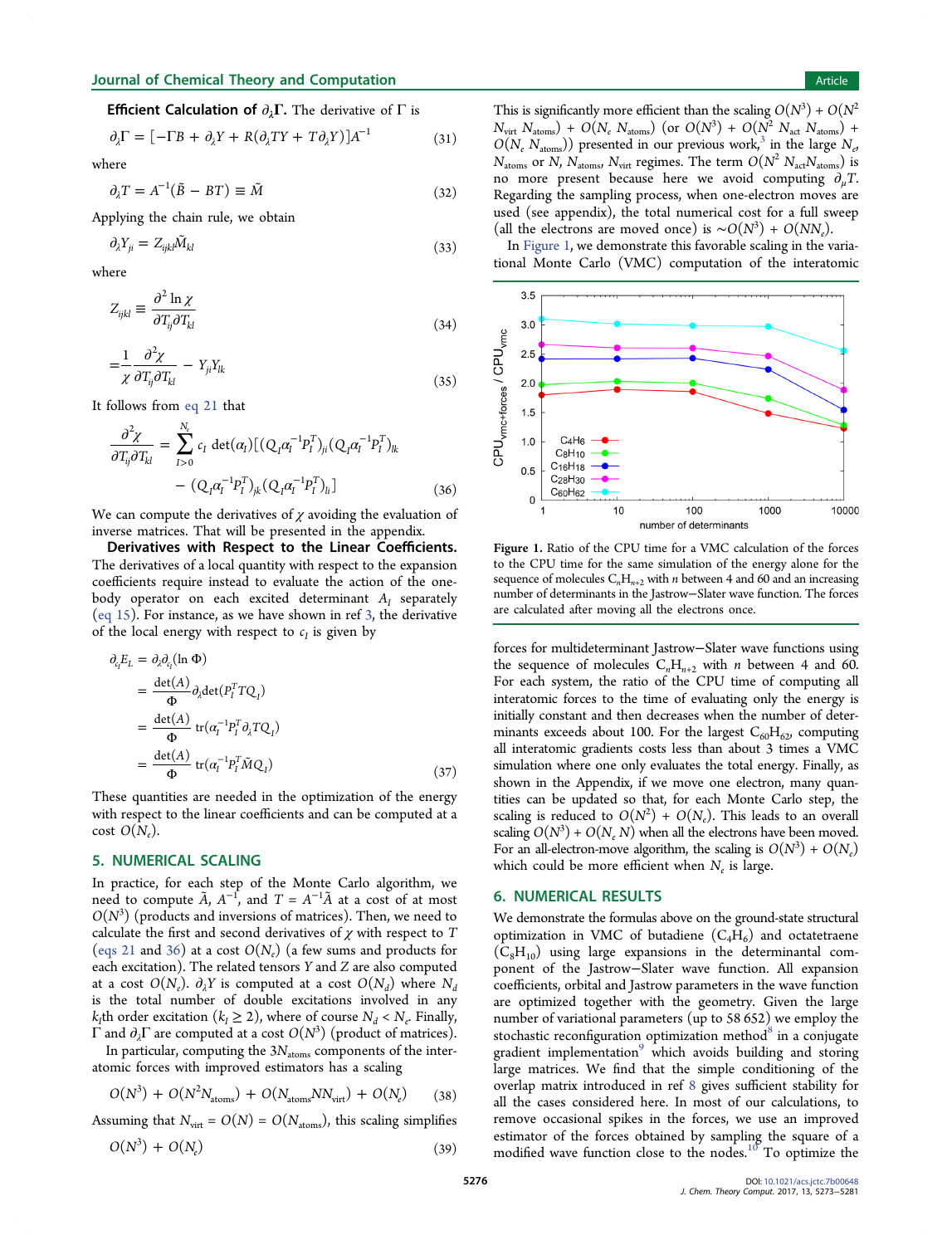geometry, we simply follow the direction of steepest descent and appropriately rescale the interatomic forces. We employ the CHAMP code<sup>[11](#page-8-0)</sup> with scalar-relativistic energy-consistent Hartree−Fock pseudopotentials and the corresponding cc-pVXZ<sup>[12](#page-8-0),[13](#page-8-0)</sup> and aug-cc-pVXZ<sup>[14](#page-8-0)</sup> basis sets with X = D, T, and Q. The Jastrow factor includes two-body electron−electron and electron–nucleus correlation terms.<sup>15</sup> The starting determinantal component of the Jastrow−Slater wave functions before optimization is obtained in multiconfiguration-self-consistent-field calculations performed with the program GAMESS(US).<sup>[16](#page-8-0),[17](#page-8-0)</sup>

We first focus on the VMC geometrical optimization of butadiene. Despite its small size and apparent simplicity, predicting the bond length alternation (BLA) of butadiene remains a challenging task for quantum chemical approaches which lead to a spread of BLA values, mainly clustered around either 0.115 or 0.125 Å (see Table 2 in ref [19](#page-8-0) for a recent compilation of theoretical predictions). In particular, Barborini and Guidoni<sup>[19](#page-8-0)</sup> using VMC in combination with Jastrow-antisymmetrized geminal power (JAGP) wave functions find a best BLA value of 0.1244(6) Å, rather close to the BLA of  $0.1251(7)$  Å they obtain using a single-determinant Jastrow−Slater wave function and clearly distinct from the  $CCSD(T)$  prediction of 0.116 Å computed in the complete basis set (CBS) limit and corrected for core−valence correlation, scalar-relativistic effects, and inclusion of quadruples.<sup>[18](#page-8-0)</sup>

Here we explicitly address the relevance of the multireference character of the system, considering various expansions which correlate the  $\pi$  and  $\sigma$  electrons: (a) a single determinant; (b) the complete-active-space  $CAS(4,4)$ ,  $CAS(4,16)$ , and CAS(4,20) expansions (20, 7232, and 18100 determinants, respectively) of the four  $\pi$  electrons in the bonding and antibonding  $\pi$  orbitals constructed from the 2p<sub>z</sub>, 3p<sub>z</sub>, 3d<sub>xz</sub>, 3d<sub>yz</sub>, and  $4p_z$  atomic orbitals; (c) a CAS(10,10) correlating the six  $\sigma$  and four  $\pi$  electrons of the carbon atoms in the corresponding bonding and antibonding  $\pi$  and  $\sigma$  orbitals (15912 determinants); (d) the same CAS(10,10) expansion augmented with single and double excitations in the external space of 12  $\pi$ orbitals and truncated with a threshold of  $2 \times 10^{-4}$  on the coefficients of the spin-adapted configuration state functions. This last choice results in a total of 45 644 determinants and is denoted as a restricted-active-space RAS(10,22) expansion.

We start all runs from the same geometry and, after convergence, average the geometries over an additional 30−40 iterations. The results of these structural optimizations are summarized in Figure 2. We find that the basis sets of tripleand quadruple-ζ quality yield values of BLA which are compatible within 1−1.5 standard deviations, namely, to better than  $5 \times 10^{-4}$  Å. The further addition of augmentation does not change the BLA as shown in the one-determinant case. In the following, we therefore focus on the cc-pVQZ bond lengths and BLA values of butadiene, which are summarized in [Table 1.](#page-5-0)

With a one-determinant wave function (case a), we obtain a BLA of  $0.1303(2)$  Å, which is higher than the value of 0.1251(6) Å reported in ref [19](#page-8-0), possibly due to their use of a basis set of quality inferior to triple-ζ. Moving beyond a single determinant, we observe a strong dependence of the result on the choice of active space. The inclusion of  $\pi-\pi$  correlation within 4, 16, and 20  $\pi$  orbitals (case b) significantly decreases the BLA with respect to the one-determinant case with the  $CAS(4,16)$  and  $CAS(4,20)$  expansions yielding a BLA of 0.117 Å in apparent agreement with the  $CCSD(T)/CBS$  estimate of 0.116 Å. Accounting also for  $\sigma-\pi$  and  $\sigma-\sigma$  correlations in a  $CAS(10,10)$  (case c) leads however to a more substantial



Figure 2. Bond-length alternation (BLA) of  $C_4H_6$  optimized in VMC for different basis sets and choices in the determinantal part of the Jastrow−Slater wave function. The atomic positions and all parameters of the wave function (expansion coefficients, orbital and Jastrow parameters) are simultaneously optimized. The CCSD(T) BLA in the CBS limit computed with various corrections<sup>[18](#page-8-0)</sup> and the best value obtained with a Jastrow-antisymmetrized geminal power  $(IGGP)^{19}$  $(IGGP)^{19}$  $(IGGP)^{19}$  are reported.

lengthening of the single than the double bond and a consequent increase of BLA. Finally, allowing excitations out of the CAS(10,10) in 12 additional  $\pi$  orbitals (case d) brings the double bond in excellent agreement with the  $CCSD(T)/CBS$ value and somewhat shortens the single bond, lowering the BLA to a final value of 0.119 Å. In summary, all choices of multideterminant expansion in the Jastrow−Slater wave function represent a clear improvement with respect to the use of a single determinant, significantly lowering the value of BLA.

Finally, in [Figure 3](#page-5-0), we demonstrate the ability of our method to optimize the structure and the many wave function parameters for the larger molecule  $C_8H_{10}$  when using a very large determinantal expansion. For this purpose, we employ the simple cc-pVDZ basis set and consider all single, double, and triple excitations in an expansion denoted as SDT(22,22), correlating 22 electrons in the 22  $\sigma$  and  $\pi$  orbitals obtained from the carbon valence atomic orbitals. The wave function comprises a total of 201 924 determinants and 58 652 parameters. To illustrate the dependence of the energy on the choice of wave function, we also display the energy of a structural optimization of the same molecule with the minimal CAS(8,8) expansion over the  $\pi$  orbitals. At each iteration, we update both the wave function parameters and the atomic positions, the former with one step of the stochastic reconfiguration method and the latter along the downhill direction of the interatomic forces. The energy of the  $SDT(22,22)$  wave function is distinctly lower than the one obtained with the smaller active space and converged to better than 2 mHartree within about 80 iterations. The structural parameters converge much faster and reach stable values within the first 30 iterations.

## 7. CONCLUSION

In the past few years, a series of methodological advances  $3,4,20$  $3,4,20$ has enabled the use of large multideterminant wave functions in real-space quantum Monte Carlo. In this work, we take a further step forward, reducing the scaling of the computational cost to obtain all the derivatives of both the trial function and the local energy. These are for instance needed in the lowvariance estimators entering the optimization of the wave function and the structural parameters. This progress, described in [sections 5](#page-3-0) and [6](#page-3-0), is here summarized in [Table 2.](#page-5-0) We believe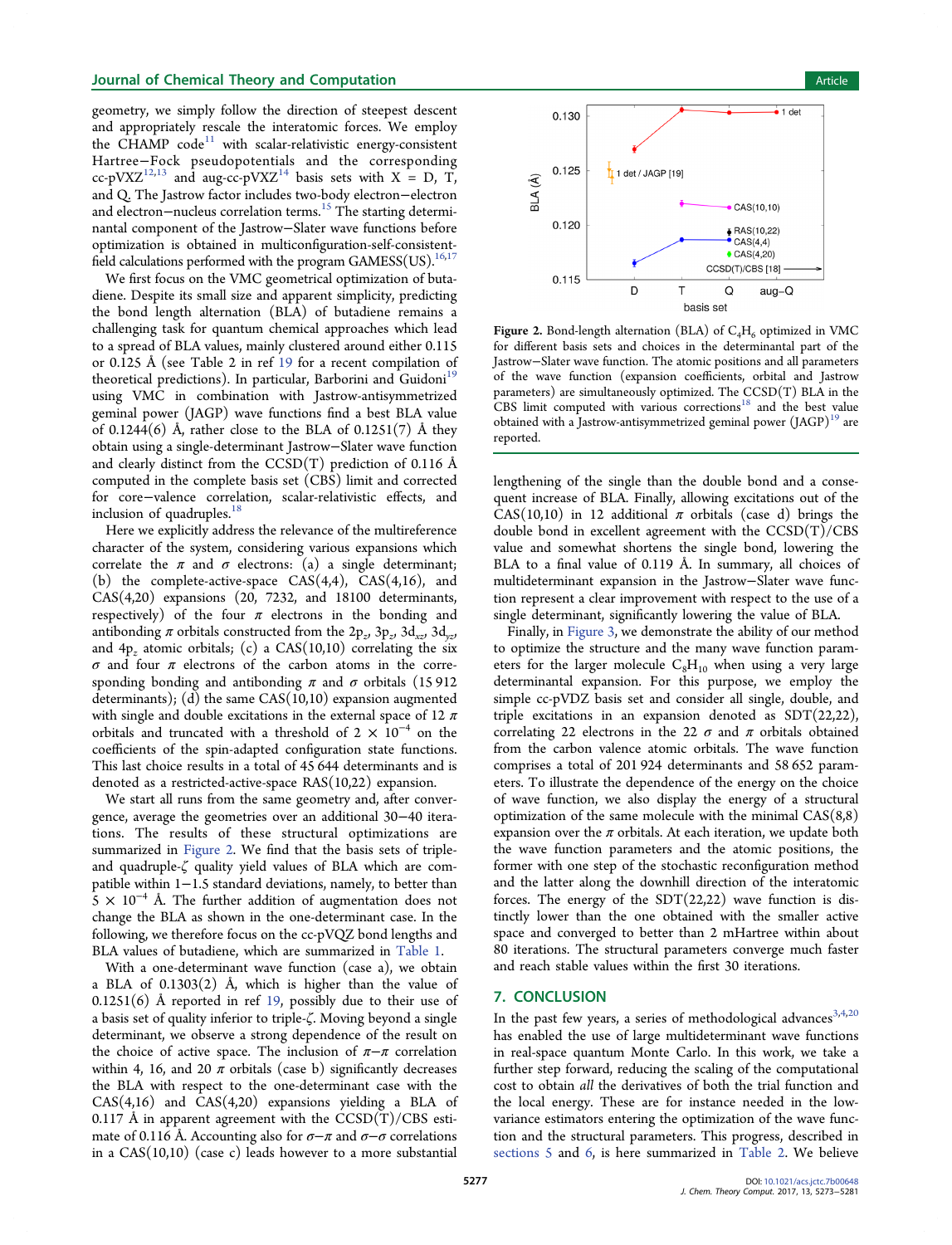<span id="page-5-0"></span>Table 1. Optimal Bond Lengths and BLA Values (Å) of Butadiene Computed in VMC with the cc-pVQZ Basis Set and Various Choices of Jastrow−Slater Expansions. The Numbers of Determinants and Optimized Parameters in the Wave Function Are Listed

| expansion            | no. det | no. param. | $C-C$       | $C = C$     | $BLA (\AA)$ |
|----------------------|---------|------------|-------------|-------------|-------------|
| l det                |         | 1404       | 1.45513(12) | 1.32482(05) | 0.13031(16) |
| CAS(4,4)             | 20      | 1547       | 1.45211(10) | 1.33347(07) | 0.11865(15) |
| CAS(4,16)            | 7232    | 4995       | 1.45160(15) | 1.33422(13) | 0.11738(16) |
| CAS(4,20)            | 18100   | 9147       | 1.45143(16) | 1.33409(07) | 0.11734(24) |
| CAS(10,10)           | 15912   | 6890       | 1.45858(09) | 1.33694(06) | 0.12163(13) |
| RAS(10,22)           | 45644   | 11094      | 1.45705(17) | 1.33760(15) | 0.11945(29) |
| $CCSD(T)/CBS^a$      |         |            | 1.4548      | 1.3377      | 0.1171      |
| $CCSD(T)/CBS-corr^b$ |         |            | 1.4549      | 1.3389      | 0.1160      |
|                      |         |            |             |             |             |

<sup>a</sup>Reference [18.](#page-8-0) <sup>b</sup>Reference [18](#page-8-0) including a CCSDT(Q)(FC)/cc-pVDZ correction.



Figure 3. Total energy for a VMC geometry optimization of  $C_8H_{10}$ using two different expansions in the Jastrow−Slater wave function, that is, a full CAS(8,8) with 2468 determinants, and all single, double, and triple excitations in an expansion correlating 22 electrons in 22 orbitals for a total of 201 924 determinants. The atomic positions and all parameters of the wave function (expansion coefficients, orbital and Jastrow parameters) are simultaneously optimized.

that the possibility of optimizing molecular geometries and all the variational parameters in very large expansions for mediumsize molecules will stimulate more extensive applications of real-space quantum Monte Carlo methods.

## **A. EFFICIENT CALCULATION OF Z, Y, AND**  $\chi$

We demonstrate here that we do not need to compute explicitly the inverses of the submatrices  $\alpha_I$  as in [eqs 17 22](#page-2-0), and [36](#page-3-0) or in refs [3](#page-7-0) and [4](#page-7-0) to obtain  $\chi$  and its derivatives. These can be computed efficiently using recursion formulas.

Suppose that  $\chi$  contains only third-order excitations (the generalization to an arbitrary order is straightforward). Let us rewrite the expression of  $\chi$  ([eq 17\)](#page-2-0) as

$$
\chi = \sum_{i_1 < i_2 < i_3, j_1 < j_2 < j_3} C_{i_1 i_2 i_3 j_1 j_2 j_3} \sum_p (-1)^p T_{i_1 p(j_1)} T_{i_2 p(j_2)} T_{i_3 p(j_3)} \tag{40}
$$

where p stands for a permutation of the indices  $(j_1, j_2, j_3)$ , and  $(-1)^p$  is the sign of the permutation. We note that this formula can also include first- and second-order excitations: a secondorder excitation  $(i_1 \rightarrow j_1, i_2 \rightarrow j_2)$  can be written as  $(i_1 \rightarrow j_2, i_2)$  $\rightarrow$   $j_2,$   $i_3$   $\rightarrow$   $i_3$ ), and a first-order excitation  $(i_1$   $\rightarrow$   $j_1)$  as  $(i_1,$   $\rightarrow$   $j_1,$  $i_2 \to i_2, i_3 \to i_3$ ).

The starting point is that the tensor of second derivatives can be computed directly from the expression 40 as

$$
\frac{\partial^2 \chi}{\partial T_{i,j_1} \partial T_{i,j_2}} = \sum_{i,j_3} (-1)^{p+q} C_{p(i_1)q(j_1)p(i_2)q(j_2)p(i_3)q(j_3)} T_{i,j_3}
$$
\n(41)

Table 2. Dominant Scaling in the Number of Determinants  $N_e$  To Compute the Matrix Updates in the Sweep over the Electrons,  $E_L$ , and One or M Derivatives of  $\Psi$  and  $E_L^{\alpha}$ 

|                   |           |             |         | $\partial_{\mu}\Psi$ |         | $\partial_{\mu}\partial_{\nu}\Psi$ , $\partial_{\mu}E_{\rm L}$ |  |
|-------------------|-----------|-------------|---------|----------------------|---------|----------------------------------------------------------------|--|
|                   | sweep     | $E_{\rm L}$ |         | $\overline{M}$       |         | М                                                              |  |
| $SMF < 2011^{21}$ | $N^3 N_c$ | $N^3 N_c$   |         |                      |         |                                                                |  |
| ref 4             | $NN_{e}$  | $NN_{c}$    |         |                      |         |                                                                |  |
| ref <sub>3</sub>  | $NN_{e}$  | $N_{e}$     | $N_{e}$ | $MN_{s}$             | $N_{e}$ | $MN_{s}$                                                       |  |
| this work         | $NN_{e}$  | N.          | $N_{e}$ | $N_{\rm s}$          | N,      | $N_e$                                                          |  |

<sup>a</sup>We also compare with the standard algorithm using the Sherman Morrison formula (SMF).

where p and q are the permutations ordering  $(i_1,i_2,i_3)$  and  $(j_1, j_2, j_3)$ , respectively. Note that this tensor is antisymmetric with respect to the permutations of either the indices  $(i_1,i_2)$  or the indices  $(j_1, j_2)$ , and we only need to compute and store the elements such that  $i_1 < i_2$  and  $j_1 < j_2$ . The tensor of first order derivatives is

$$
\frac{\partial \chi}{\partial T_{ij_1}} = \frac{1}{2} \sum_{i_{2}j_2} \frac{\partial^2 \chi}{\partial T_{ij_1} \partial T_{ij_2}} T_{ij_2}
$$
\n(42)

and the value of  $\chi$  is

$$
\chi = \frac{1}{3} \sum_{ij} \frac{\partial \chi}{\partial T_{ij}} T_{ij} \tag{43}
$$

In practice, sparse representations of these tensors should be used. The formula 41 involves at most nine products and nine sums per excitation. The formulas 42 and 43 require less than  $N^2 N_{\rm orb}^2$  and  $NN_{\rm orb}$  operations (additions or multiplications), respectively. The method still scales like  $O(N_e)$  but with a reduced prefactor because no divisions are involved and the number of operations is smaller. For example, expression 43 involves at most  $NN_{\rm orb}$  multiplications and additions whereas [\(17\)](#page-2-0) is a sum on  $N_e$  terms ( $N_e$  can be of order  $N^3 N_{\text{orb}}^3$  if thirdorder excitations are included).

## ■ B. ONE-ELECTRON-MOVE ALGORITHMS

To sample the density  $\Psi^2$ , we use the Metropolis–Hastings method<sup>[22,23](#page-8-0)</sup> which is a stochastic dynamics in the space of configurations  $\mathbf{R} = (\mathbf{r}_1, \mathbf{r}_2 ... \mathbf{r}_N)$ . For a given iteration, this method proposes a random move  $R \rightarrow R'$  with a transition probability density  $P(\mathbf{R} \to \mathbf{R}')$ . The proposed move is accepted with the probability

$$
\min\left(\frac{\Psi^2(\mathbf{R}')}{\Psi^2(\mathbf{R})}\frac{P(\mathbf{R}'\to\mathbf{R})}{P(\mathbf{R}\to\mathbf{R}')},1\right)
$$
(44)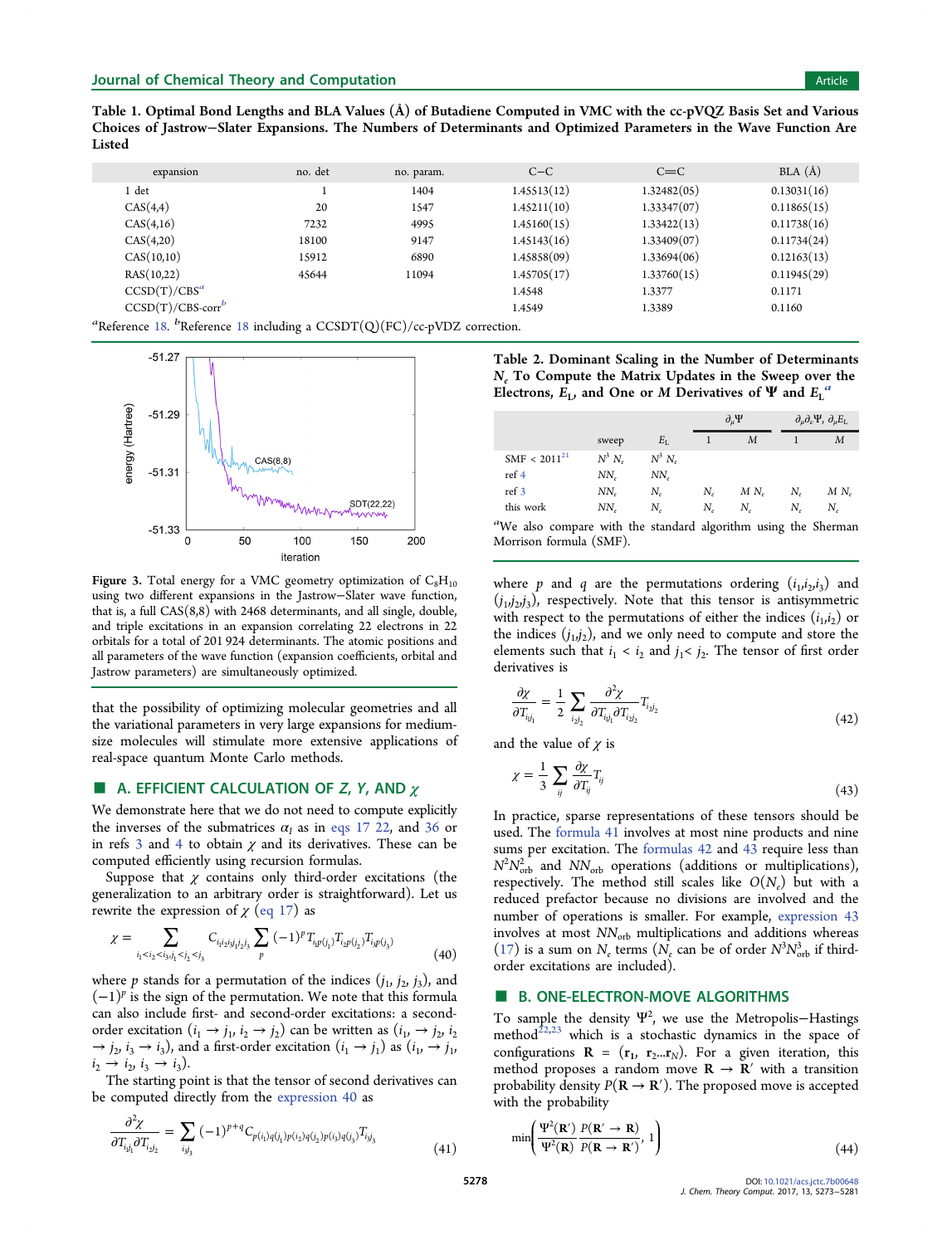## <span id="page-6-0"></span>Journal of Chemical Theory and Computation Article 30 and 30 and 30 and 30 and 30 and 30 and 30 and 30 and 30 and 30 and 30 and 30 and 30 and 30 and 30 and 30 and 30 and 30 and 30 and 30 and 30 and 30 and 30 and 30 and 30

If only one electron is moved (here the first, for example), the new configuration is  $\mathbf{R}' = (\mathbf{r}_1', \mathbf{r}_2, ..., \mathbf{r}_N)$ . The new extended Slater matrix  $\tilde{A}'$  differs from  $\tilde{A}$  only in the first line.

We introduce the matrix  $\tilde{B}_e$  such that the first line of  $\tilde{B}_e$  and  $\tilde{A}'$  are the same but  $\tilde{B}_e$  is zero elsewhere. Since  $\Phi$  is a linear function of the modified line

$$
\frac{\Phi(\mathbf{R}')}{\Phi(\mathbf{R})} = \partial_{\lambda} \ln \Phi(\tilde{A})
$$
\n(45)

where we considered the following transformation  $\tilde{A} \rightarrow \tilde{A}$  +  $\lambda \tilde{B}_e$ . Using [eq 19](#page-2-0), we obtain

$$
\frac{\Phi(\mathbf{R}')}{\Phi(\mathbf{R})} = \text{tr}(A^{-1}\partial_{\lambda}A) + \text{tr}(Y\partial_{\lambda}T)
$$
\n(46)

where we recall that  $T = A^{-1}\tilde{A}$  and  $\partial_{\lambda}T = A^{-1}\tilde{B}_{e} - A^{-1}B_{e}T$ . The cost of this calculation is  $O(NN_{\rm orb}) \sim O(N^2)$ . When the first electron has been moved, T can be updated using the Sherman Morrison formula at a cost  $O(NN_{\rm orb})^3$  and Y which depends on T can be again computed at a cost  $O(N_e)$ . The total cost for a sweep (each electron has moved once) is  $O(N^2N_{\rm orb})$  +  $O(NN_e)$ . The matrix  $\Gamma$  and all derivatives are computed after each sweep.

We note that, if one uses instead the expression involving  $\Gamma$ to update the wave function,

$$
\frac{\Phi(\mathbf{R}')}{\Phi(\mathbf{R})} = \text{tr}(\Gamma \tilde{B}_e) \tag{47}
$$

one would need to update Γ at each Monte Carlo step and incur the higher cost of  $O(N^4) + O(NN_e)$  for a full sweep. This is because updating  $\Gamma$  requires the calculation of  $\partial_{\lambda} \Gamma$  given in [eq 31](#page-3-0), where of course  $\tilde{B}$  is replaced by  $\tilde{B}_e$ . In this equation, the product  $(\partial_{\lambda}Y)A^{-1}$  scales like  $O(N^3)$ , unless Y is sparsely modified after one electron move (i.e., a few double excitations are involved).

Finally, also in the calculation of the drift of a single electron  $\nabla_i \Phi/\Phi$  needed in the Monte Carlo sampling, it is better not to recompute  $\Gamma$  but to use formula 46 with  $\partial_{\lambda}T = A^{-1}\tilde{B}_{e}^{\text{drift}}$  –  $A^{-1}B_e^{\text{drift}}T$ , where the matrix  $\tilde{B}_e^{\text{drift}}$  is zero except the *i*th row which equals  $\nabla \phi_j(\mathbf{r}_i)$ . However, if the sampling is modified to use a finite distribution at the nodes following ref [10](#page-7-0), the full drift has to be computed at each step. The resulting scaling is  $O(N^4) + O(NN_e)$  per sweep, using eq 46 or 47 alike.

## C. SIMPLE EXPRESSION OF Γ FOR A JASTROW−SLATER EXPANSION

Here, we provide a simple (though not efficient) expression for Γ and some mathematical properties.

## Simple Expression for Γ

The determinantal contribution of the wave function written in [eq 3](#page-0-0) is

$$
\Phi = \sum_{I=0}^{N_e} c_I \, \det(A_I)
$$

where  $A_I$  is a list of N columns of the  $N \times N_{\text{orb}}$  generalized Slater matrix  $\tilde{A}$ . We can then define a  $N_{\text{orb}} \times N$  matrix  $R_I$  such that

$$
A_I = \tilde{A} R_I \tag{48}
$$

which gives an explicit expression of  $\Phi$  as a function of  $\tilde{A}$ 

$$
\Phi(\tilde{A}) = \sum_{I} c_{I} \det(\tilde{A}R_{I})
$$
\n(49)

For example, given a  $3 \times 3$  Slater matrix built on the orbitals  $(\phi_1, \phi_2, \phi_4)$ 

$$
R_I = \begin{pmatrix} 1 & 0 & 0 \\ 0 & 0 & 0 \\ 0 & 1 & 0 \\ 0 & 0 & 1 \\ 0 & 0 & 0 \\ \vdots & \vdots \end{pmatrix}
$$

The derivative of the determinantal expansion with respect to a parameter  $\mu$  is

$$
\partial_{\mu} \Phi = \sum_{I} c_{I} \det(A_{I}) \operatorname{tr}(A_{I}^{-1} \partial_{\mu} A_{I})
$$
  
= 
$$
\sum_{I} c_{I} \det(A_{I}) \operatorname{tr}(A_{I}^{-1} \partial_{\mu} \tilde{A} R_{I})
$$

Using the linearity and the cyclic properties of the trace, we find

$$
\frac{\partial_{\mu}\Phi}{\Phi} = \text{tr}(\Gamma \partial_{\mu}\tilde{A})
$$
\n(50)

where we can identify Γ

$$
\Gamma = \frac{1}{\Phi} \sum_{I} c_I \det(A_I) R_I A_I^{-1}
$$
\n(51)

In expression 51, the application of  $R_I$  on the left of  $A_I^{-1}$ dispatches the N lines of  $A_I^{-1}$  in a larger  $N_{\text{orb}} \times N$  matrix. Of course, a direct evaluation of expression 51 would be  $O(N_e N^3)$ and would be too costly.

### Properties of the matrix Γ

Γ is a right inverse of  $A$ , that is,

$$
\tilde{A}\Gamma = I_N \tag{52}
$$

where  $I_N$  is the identity matrix of order N. The proof is simple

$$
\tilde{A}\Gamma = \frac{1}{\Phi} \sum_{I} c_{I} \det(A_{I}) \tilde{A} R_{I} A_{I}^{-1}
$$
\n(53)

$$
=\frac{1}{\Phi} \sum_{I} c_{I} \det(A_{I}) A_{I} A_{I}^{-1} = I_{N}
$$
\n(54)

We now consider the  $N_{\text{orb}} \times N_{\text{orb}}$  matrix  $\overrightarrow{IA}$  and resort to the transformation  $\phi_i \rightarrow \phi_i + \mu_{ij} \phi_j$ . The only non-zero column of the matrix  $\partial \tilde{A}/\partial \mu_{ij}$  is the *i*th column, which is the same as the jth column of Ã. Therefore,

$$
\frac{1}{\Phi} \frac{\partial \Phi}{\partial \mu_{ij}} = \text{tr}\left(\Gamma \frac{\partial \tilde{A}}{\partial \mu_{ij}}\right) = (\Gamma \tilde{A})_{ij}
$$
\n(55)

meaning that  $\Phi(\Gamma\tilde A)_{ij}$  is the new value of the determinantal expansion when the orbital  $i$  has been replaced by the orbital  $j$ 

$$
\Phi(\Gamma \tilde{A})_{ij} = \sum_{I} c_{I} \det(A_{I}^{i \to j}) \tag{56}
$$

In particular, if  $i = j$ ,

$$
\Phi(\Gamma \tilde{A})_{ii} = \sum_{I/\phi_i \in A_I} c_I \det(A_I) \tag{57}
$$

In other words, the main diagonal of  $\Phi\Gamma\tilde{A}$  is made of restrictions of the summation in eq [3](#page-0-0) to determinants containing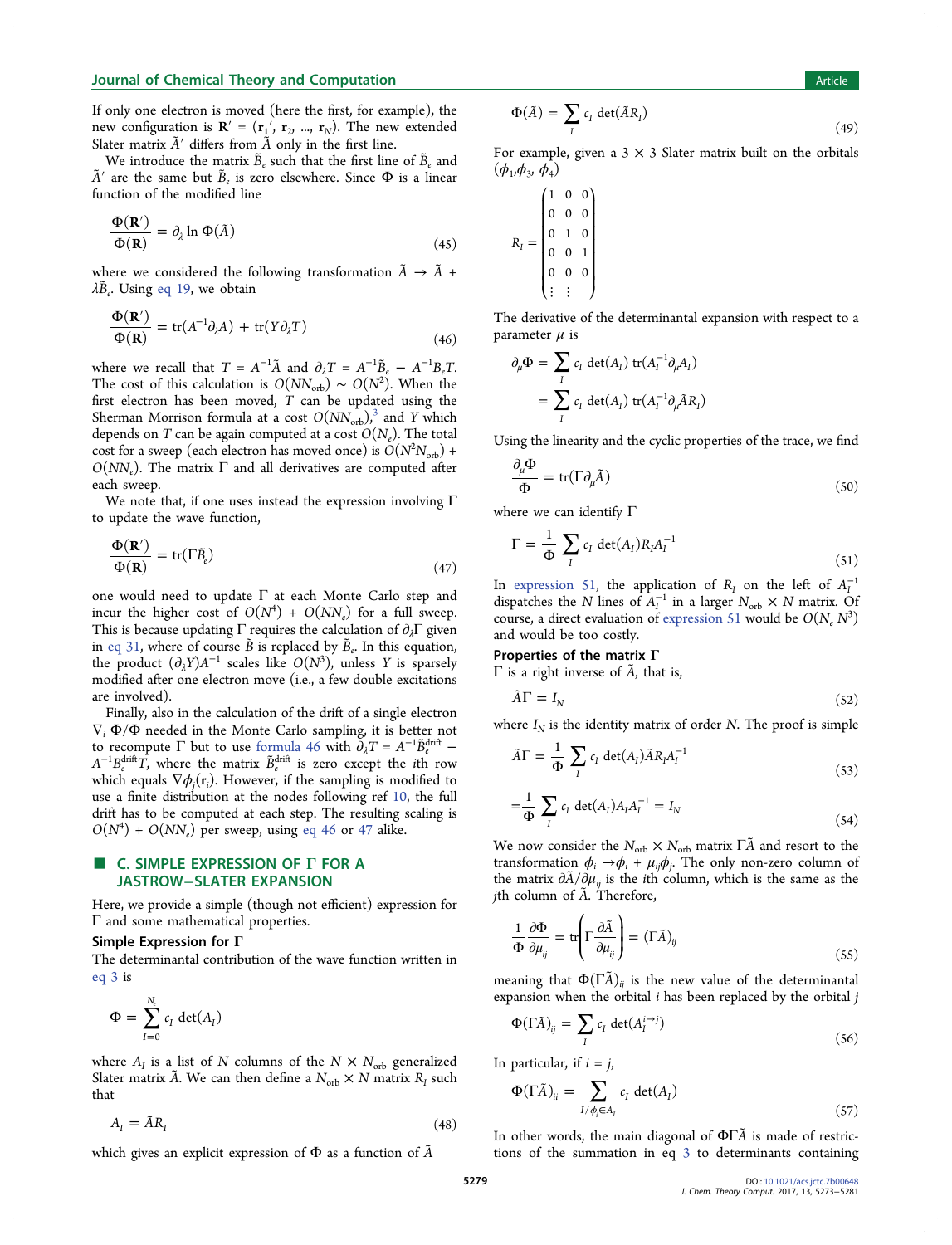<span id="page-7-0"></span>a given orbital. As a by-product, if  $\phi_i$  is common to all the determinants of the expansion,  $(\Gamma \tilde{A})_{ii}$  is equal to 1. If  $i \neq j$ ,  $\Phi(\Gamma\tilde{A})_{ij}$  is the expansion  $(3)$  restricted to Slater determinants occupied by  $\phi_i$  and not by  $\phi_i$ 

$$
\Phi(\Gamma \tilde{A})_{ij} = \sum_{I/\phi_i \in A_I, \Phi_j \notin A_I} c_I \det(A_I^{i \to j})
$$
\n(58)

In particular, if the orbital  $j$  is common to all determinants,  $(\Gamma \tilde{A})_{ij} = 0$ . In conclusion, if there are  $N_{\text{act}}$  orbitals which can be excited (i.e. there are  $N - N_{\text{act}}$  orbitals common to all determinants), the following property holds:  $\tilde{\Gamma}$  contains a  $N_{\text{orb}} \times$  $(N - N<sub>act</sub>)$  block which is zero with the exception of a  $(N - N<sub>act</sub>) \times (N - N<sub>act</sub>)$  square sub-block which is the identity matrix.

## **D. CALCULATION OF Γ USING THE** SHERMAN−MORRISON−WOODBURY FORMULA

Here, we derive [expression 24](#page-2-0) directly from the identity ([eq 51\)](#page-6-0) using the Sherman−Morrison−Woodbury formula. The algebra is a bit more tedious. First, we recall some notations useful to explicit the matrix  $R_I$  and dependencies on  $\tilde{A}$ . A is the reference Slater matrix and R is the matrix which selects the columns  $\tilde{A}$  from which  $A$  is made

$$
A = \tilde{A}R \tag{59}
$$

 $P_I$  is the matrix such that  $AP_I$  is the list of the  $k_I$  columns of A which differ from those of  $A_I$  (see for example [eq 13\)](#page-1-0). The  $N \times N$  matrix  $P_I P_I^T$  is a diagonal matrix: if *i* is the index of a column which differs in A and  $\overline{A}_I$ ,  $(P_I P_I^T)_{ii} = 1$ , while  $(P_I P_I^T)_{ii} = 0$ otherwise. Consequently, the identity

$$
A_I - A = (A_I - A)P_I P_I^T
$$
\n(60)

holds. The list of excited orbitals are the columns of  $A_I P_I$  and can be selected from A with the aid of the  $N_{\text{orb}} \times k_I$  matrix  $Q_I$ such that

$$
A_{I}P_{I} = \tilde{A}Q_{I} \tag{61}
$$

as in the example [eq 14](#page-2-0). With these definitions

$$
A_I = A + (A_I - A)P_I P_I^T = \tilde{A}(R + (Q_I - RP_I)P_I^T)
$$
 (62)

and the matrix  $R_I$  which selects the columns  $\tilde{A}$  from which  $A_I$ , is given by

$$
R_I = R + (Q_I - RP_I)P_I^T
$$
\n(63)

Now, writing  $A_I = A + (A_I - A)P_I P_I^T$  and applying the Sherman−Morrison−Woodbury formula, we obtain

$$
A_I^{-1} = A^{-1} - A^{-1}(A_I - A)P_I(1 + P_I^T A^{-1}(A_I - A)P_I)^{-1} P_I^T A^{-1}
$$
  
=  $A^{-1} - A^{-1}(A_I - A)P_I(P_I^T A^{-1}A_I P_I)^{-1} P_I^T A^{-1}$  (64)

so that

$$
A_I^{-1} = A^{-1} + P_I \alpha_I^{-1} P_I^T A^{-1} - A^{-1} \tilde{A} Q_I \alpha_I^{-1} P_I^T A^{-1}
$$
 (65)

where we have introduced

$$
\alpha_I \equiv P_I^T A^{-1} \tilde{A} Q_I \tag{66}
$$

Multiplying both sides of eq 65 by  $P_I^{\rm T}$  gives the following identity

$$
P_I^T A_I^{-1} = P_I^T P_I \alpha_I^{-1} P_I^T A^{-1} = \alpha_I^{-1} P_I^T A^{-1}
$$
\n(67)

Using this expression, we can simplify

$$
R_I A_I^{-1} = R A_I^{-1} + (Q_I - R R_I) \alpha_I^{-1} P_I^T A^{-1}
$$
  
=  $R A^{-1} - R A^{-1} \tilde{A} Q_I \alpha_I^{-1} P_I^T A^{-1} + Q_I \alpha_I^{-1} P_I^T A^{-1}$   
=  $R A^{-1} + (1 - R A^{-1} \tilde{A}) Q_I \alpha_I^{-1} P_I^T A^{-1}$  (68)

From eqs 68 and [51,](#page-6-0) we then obtain

$$
\Gamma = RA^{-1} + (1 - RA^{-1}\tilde{A})YA^{-1}
$$
 (69)

with

$$
Y \equiv \frac{\det(A)}{\Phi} \sum_{I} c_{I} \det(\alpha_{I}) Q_{I} \alpha_{I}^{-1} P_{I}^{T}
$$
\n(70)

and, of course,

$$
\Phi = \det(A) \left( \sum_{I=1}^{N_e} c_I \, \det(\alpha_I) \right) \tag{71}
$$

## ■ AUTHOR INFORMATION

#### Corresponding Authors

\*E-mail: [assaraf@lct.jussieu.fr.](mailto:assaraf@lct.jussieu.fr)

\*E-mail: [moroni@democritos.it](mailto:moroni@democritos.it).

\*E-mail: c.fi[lippi@utwente.nl](mailto:c.filippi@utwente.nl).

## ORCID<sup>®</sup>

Claudia Filippi: [0000-0002-2425-6735](http://orcid.org/0000-0002-2425-6735)

#### Funding

C.F. acknowledges support from The Netherlands Organization for Scientific Research (NWO) for the use of the SURFsara supercomputer facilities.

#### **Notes**

The authors declare no competing financial interest.

#### ■ REFERENCES

(1) Umrigar, C. J.; Toulouse, J.; Filippi, C.; Sorella, S.; Hennig, R. G. Alleviation of the Fermion-Sign Problem by Optimization of Many-Body Wave Functions. Phys. Rev. Lett. 2007, 98, 110201.

(2) Sorella, S.; Capriotti, L. Algorithmic differentiation and the calculation of forces by quantum Monte Carlo. J. Chem. Phys. 2010, 133, 234111−234121.

(3) Filippi, C.; Assaraf, R.; Moroni, S. Simple formalism for efficient derivatives and multi-determinant expansions in quantum Monte Carlo. J. Chem. Phys. 2016, 144, 194105.

(4) Clark, B. K.; Morales, M. A.; McMinis, J.; Kim, J.; Scuseria, G. E. Computing the energy of a water molecule using multideterminants: A simple, efficient algorithm. J. Chem. Phys. 2011, 135, 244105.

(5) Assaraf, R.; Caffarel, M. Zero-Variance Principle for Monte Carlo Algorithms. Phys. Rev. Lett. 1999, 83, 4682−4685.

(6) Filippi, C.; Umrigar, C. J. Correlated sampling in quantum Monte Carlo: A route to forces. Phys. Rev. B: Condens. Matter Mater. Phys. 2000, 61, R16291−R16294.

(7) Assaraf, R.; Caffarel, M. Zero-variance zero-bias principle for observables in quantum Monte Carlo: Application to forces. J. Chem. Phys. 2003, 119, 10536−10552.

(8) Sorella, S.; Casula, M.; Rocca, D. Weak binding between two aromatic rings: feeling the van der Waals attraction by quantum Monte Carlo methods. J. Chem. Phys. 2007, 127, 014105.

(9) Neuscamman, E.; Umrigar, C. J.; Chan, G. K.-L. Optimizing large parameter sets in variational quantum Monte Carlo. Phys. Rev. B: Condens. Matter Mater. Phys. 2012, 85, 045103.

(10) Attaccalite, C.; Sorella, S. Stable Liquid Hydrogen at High Pressure by a Novel Ab Initio Molecular-Dynamics Calculation. Phys. Rev. Lett. 2008, 100, 114501.